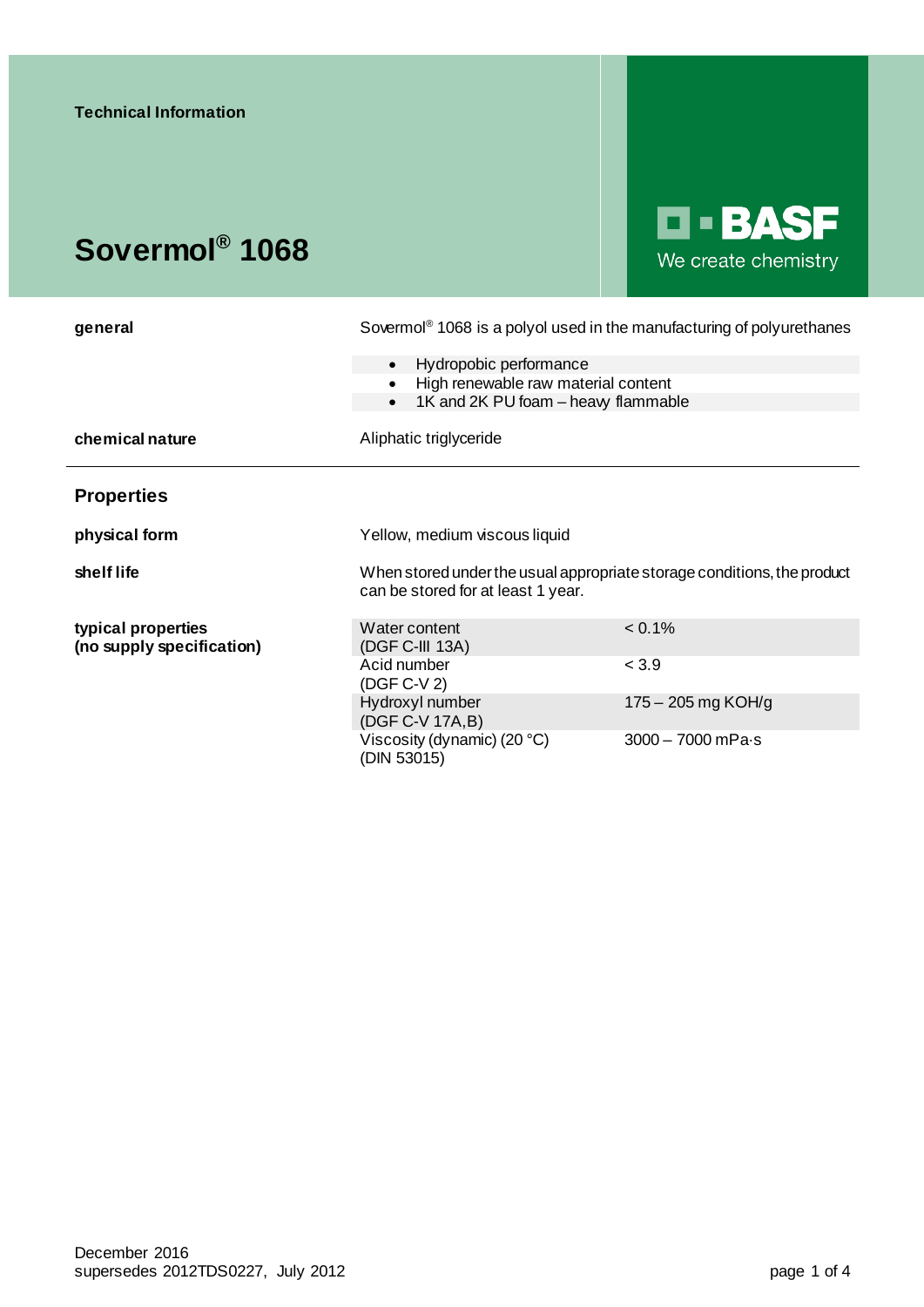## **Application**

In combination with Polymer MDI Sovermol® 1068 can be used as reactive component for the production of flexible 2K coatings, casting, adhesive and PU foam materials.

In addition, Sovermol® 1068 is strongly water repellent, which results in less sensitivity to moisture while curing.

**Mixing Formulation (without filler)**

100 g Sovermol® 1068 5 g Zeolith paste 46 g Polymer MDI\*

\*e.g. Lupranate M 20 S – BASF Polyurethanes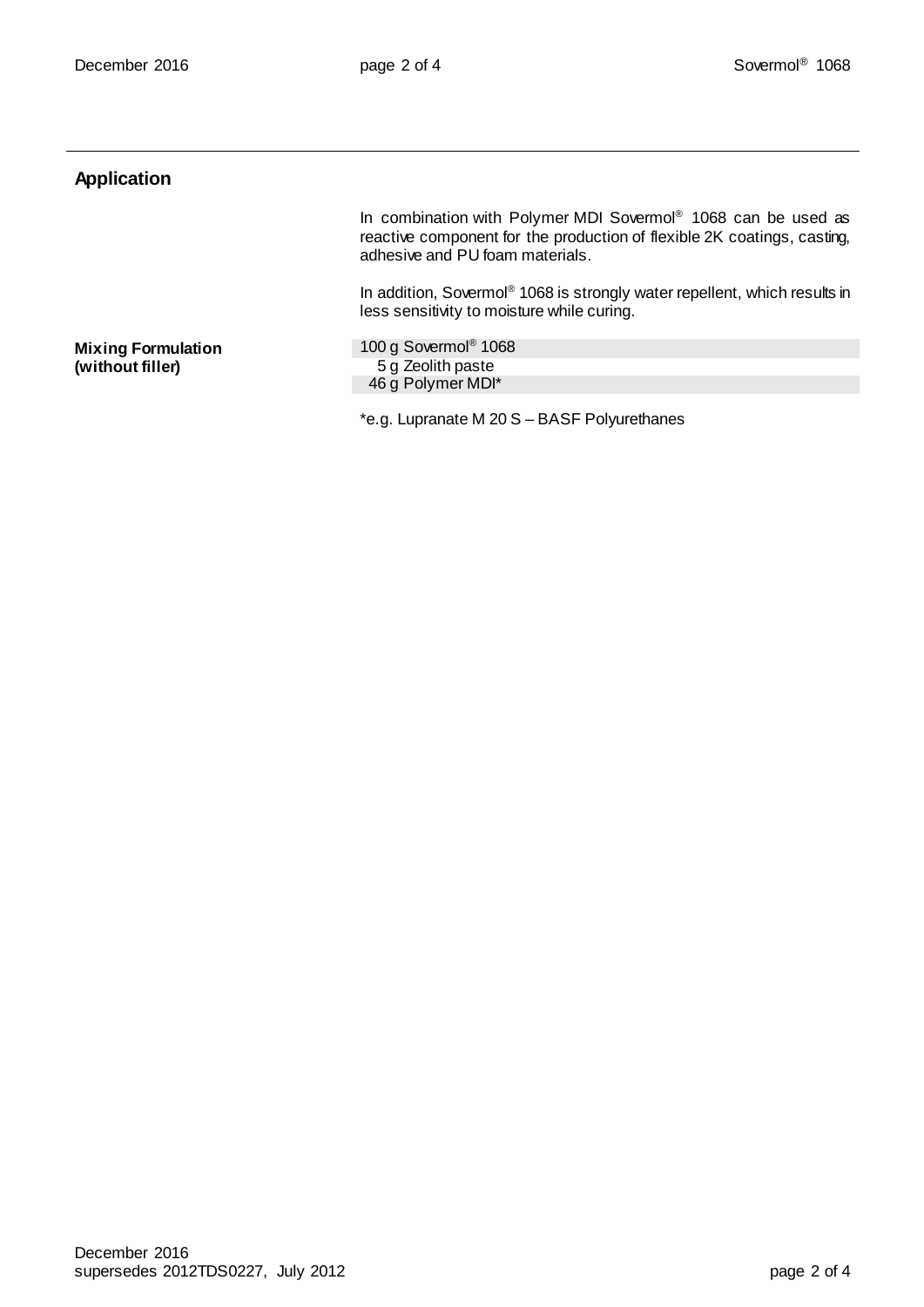## **Technical Data**

#### **Sovermol® 1068 in combination with**

#### **Polymer MDI\***

#### **Shore A/D hardness RT (ISO 868)**

| after 1 day                       | $\blacksquare$           |
|-----------------------------------|--------------------------|
| after 2 days                      |                          |
| after 3 days                      | $\blacksquare$           |
| after 7 days                      |                          |
| after 14 days                     | $\blacksquare$           |
| after 28 days                     | $\overline{\phantom{0}}$ |
|                                   |                          |
| <b>Mixing ratio</b>               | 100:24                   |
| <b>Geltime in hours Coesfield</b> | 00:68                    |
| Tensile strength in MPa           |                          |
| (ISO 527-3 Typ5)                  |                          |
| Elongation in % (ISO 527-3 Typ5)  | $\overline{\phantom{0}}$ |
| Tear resistance in N/mm           | $\overline{\phantom{0}}$ |
| $(ISO 34-1)$                      |                          |
|                                   |                          |

\*e.g. Lupranate M 20 S – BASF Polyurethanes